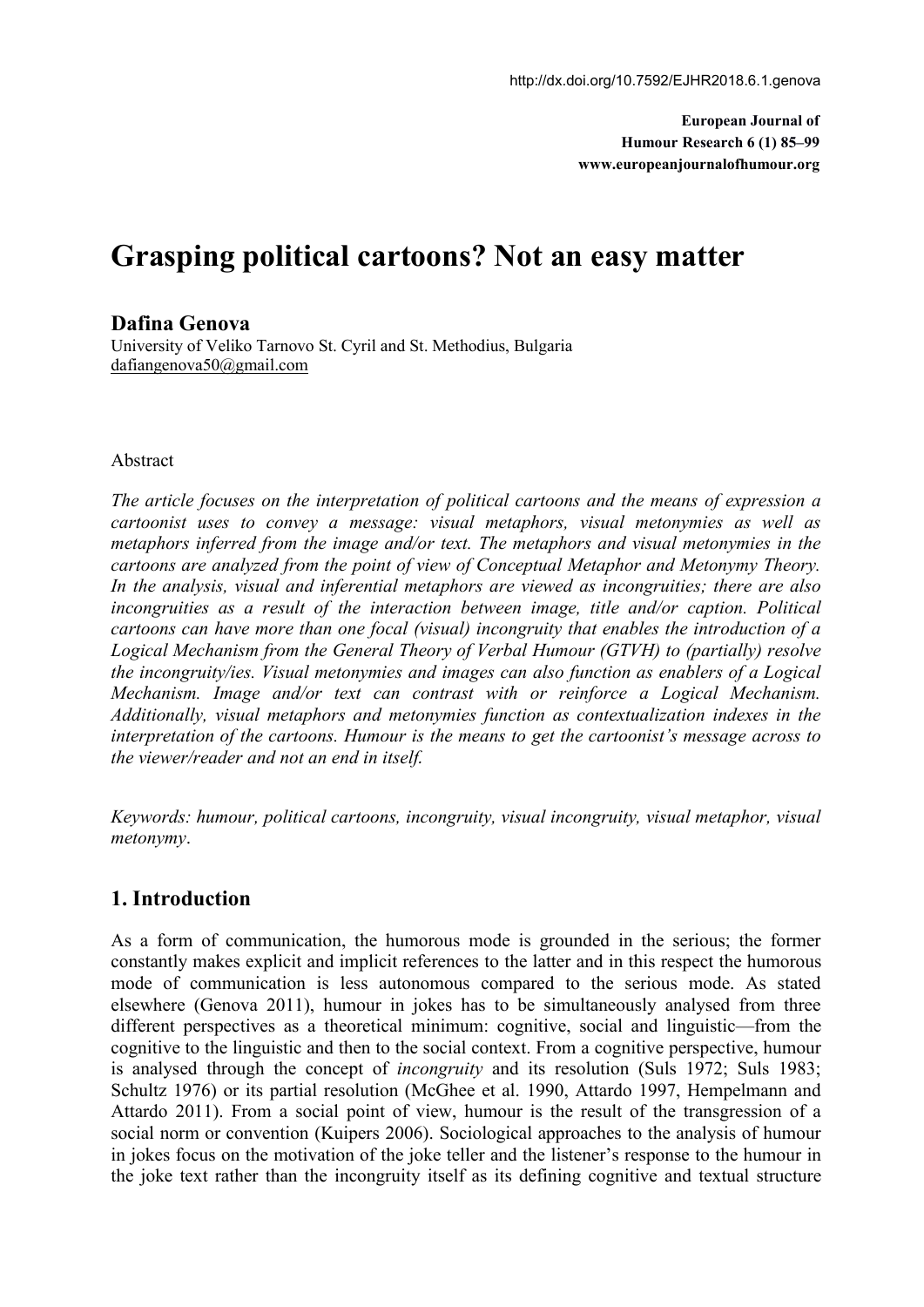feature. Incongruity in the joke text is a prerequisite for humour and it might or might not be supplemented by a transgression of a norm. As far as language is concerned, it is only the means to express humour, but not the cause for humour.

The article focuses on incongruities in political cartoons—visual metaphors, inferential metaphors and incongruities arising from the interaction between pictorial representation and text. The metaphors and visual metonymies in the cartoons are analysed from the point of view of Conceptual Metaphor and Metonymy Theory. Visual metaphors, inferential metaphors and visual metonymies evoke or contribute to the evocation of a Logical Mechanism from the GTVH to (partially) resolve the incongruities. Additionally, metaphors and visual metonymies function as contextualization indexes in cartoon interpretation.

Proponents of the GTVH hold the view that *incongruity* and *script opposition and overlap* conceptualize differently the same phenomenon (Attardo 1997: 401) or that the former corresponds to the latter (Attardo et al. 2002: 5). They go even further in claiming that there is an equation between the two (Hempelmann and Attardo 2011: 130), hence the use of *incongruity* in this article and not *script opposition and overlap*. In the analysis, *incongruity* in its broad sense—a high degree of contrast and a low degree of similarity between scripts with jokes—is extended to domains in verbal and visual metaphors. The proponents of the GTVH also hold the view that the parameter Logical Mechanism from the theory corresponds to incongruity-resolution in the Incongruity Theory of Humour (Suls 1972, 1983; Shultz 1976), but the resolution is never fully resolved, it is essentially partial (Attardo 1997, Attardo et al. 2002, Hempelmann & Attardo 2011: 130).

The speculation that verbal metaphor is an instantiation of incongruity is not new in the literature (Kittay 1990: 81; Oring 2003: 5; Steen 2007: 280). For Oring the incongruity in metaphor is "genuine" (not funny), while in jokes it is "spurious", that is, funny. It seems reasonable to take into account the specificity of the medium in which humour occurs. Oring might be right about verbal metaphors, in which we have mapping of behavioural features onto personality traits as in, for example, *Man is a wolf*, ergo, conceptual congruence, yet in the corresponding visual metaphor of a man with a wolf's head or a wolf's body with a man's head there is hardly any visual congruence. Incongruity is the prerequisite for humour, but a Logical Mechanism from the GTVH is needed to make sense of the nonsense. The interpreter rather laughs at the (partial) resolution of the incongruity and not at the incongruity itself.

For the purposes of the present article, it is necessary to distinguish caricatures from cartoons, editorial political cartoons and comics. A *(portrait) caricature* is a pictorial representation of a political or public figure whose physical features are distorted or exaggerated with the intention to capture character. *Cartoons* also make use of the same drawing/painting styles, but in addition they contain at least one incongruity (Hempelmann  $\&$ Sampson 2008: 615). And in this respect they are identical to jokes, that is, cartoons are jokes told in a drawing or painting (Nilsen & Nilsen 2000). Yet cartoons (e.g., Gary Larson's) and *political cartoons* differ in their communicative goal: in cartoons (and in prototypical jokes) the main objective is to amuse through humour in the punchline, while in political cartoons cartoonists claim their goal is to make a political or moral point and humour is the means to get their message across: "Editorial cartoons can be funny, but more importantly, cartoons are a reflection of ourselves, our feelings and our reactions to the news of the day—a reflection that gives us a better view of who we're and how we felt as history happened" (Cagle  $\&$ Fairrington 2007: VI). Cartoons and jokes expect us to laugh, while political cartoons expect us to think on an issue. It does not mean that jokes are incapable of passing on serious messages, e.g., underground political jokes in totalitarian and authoritarian states, which as a joke type stand closest to the serious mode of communication compared to nonsense jokes situated at the opposite end of the joke scale. Humour in political cartoons, when they are funny and not serious, is qualitatively different from humour in cartoons: it targets politicians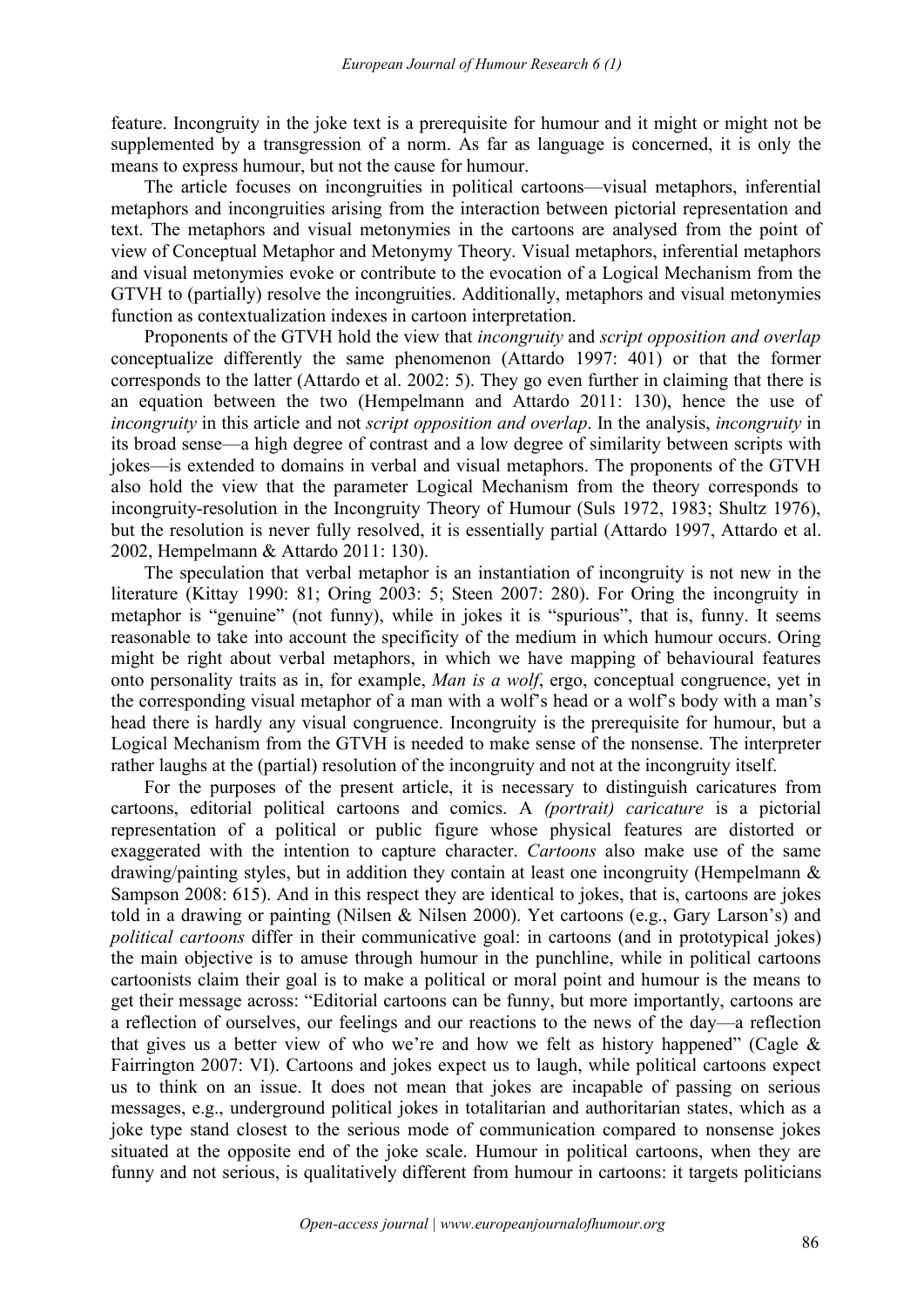and its intent is not to amuse, but mock and ridicule the powerful. On the other hand, in addition to incongruities, what cartoons and political cartoons have in common, are *visual metaphors and metonymies*—an indispensable means of expression for both. As far as *comics* go, they tell stories, their drawings are more detailed and they are more authentic in representing reality.

# **2. Communicative goal of political cartoons and means ofexpression**

A (political) cartoon is a hybrid of pictorial representations, verbal text, symbols, shadings and humour. Written comments and humour in political cartoons are optional and cartoonists employ the other 'ingredients' of cartoons to a varied degree. The pictorial representation is a compressed text that is,by presumption, not as cohesive and coherent as its verbal counterpart with an analogous topic of discourse. Additionally, the former is open to more interpretations than the latter. A marked difference between a written text and a political cartoon is that the latter is not suitable for the presentation of consecutive events, although two- and three-panel political cartoons can achieve temporal consecutiveness up to a point.Abstract concepts in (political) cartoons are expressed through metaphor, metonymy or symbol (El Refaie 2014). In the interpretation of political cartoons the viewer/reader constantly alternates between the visual and verbal mode of communication, each changing from figure to ground supporting or adding information to the other.

Political cartoons address newspaper readers (and recently TV and internet viewers) and often the recognition of the images of political and public figures in the cartoons requires extensive background knowledge of current events and politicians' comments on the events on the part of the interpreter. In other words, the viewer is expected to be as well-informed and educated (especially when intertextuality is used as a communicative strategy in the pictorial representation) as the political cartoonist himself/herself. But is it always the case? Pat Oliphant—an Australian editorial cartoonist, whose career spans more than fifty years, says:

You have to have a frame of reference to appreciate a cartoon, to know what is being caricatured. People don't do the reading of news anymore that would give them the background to know what the cartoon is about; you can't refer to accepted wisdom or variations of accepted wisdom. We are in a forest fire of ignorance.<sup>1</sup>

Very often, additional background reading is needed to interpret political cartoons of past events when political cartoons are uploaded on the internet or when they are used, e.g., as a tool in teaching history in the classroom. To overcome this difficulty, collections of political cartoons give information under each cartoon about the politicians and the event represented in the cartoon as well as the cartoonist's comments about his/her motivation in drawing/painting the cartoon. Television and internet have worsened the situation: they have considerably reduced the number of appreciators of political cartoons whose locus, traditionally, has been the print media.

In addition to the viewer's/reader's knowledge of current events and news, the interpretation of political cartoons is dependent on the extent to which the pictorial representation deviates from his/her knowledge of the world as well as on his/her familiarity with the genre. The interpretation usually involves three cognitive processes: 1) recognition of the images, 2) working out the issue or event they evoke from reality and 3) getting the cartoonist's message. Recognition and comprehension may or may not be followed by appreciation of a political cartoon, that is, laughter. In cases when recognition and comprehension demand a higher cognitive effort, the effort has a negative effect on the appreciation. Although pictures and images are processed and remembered more easily than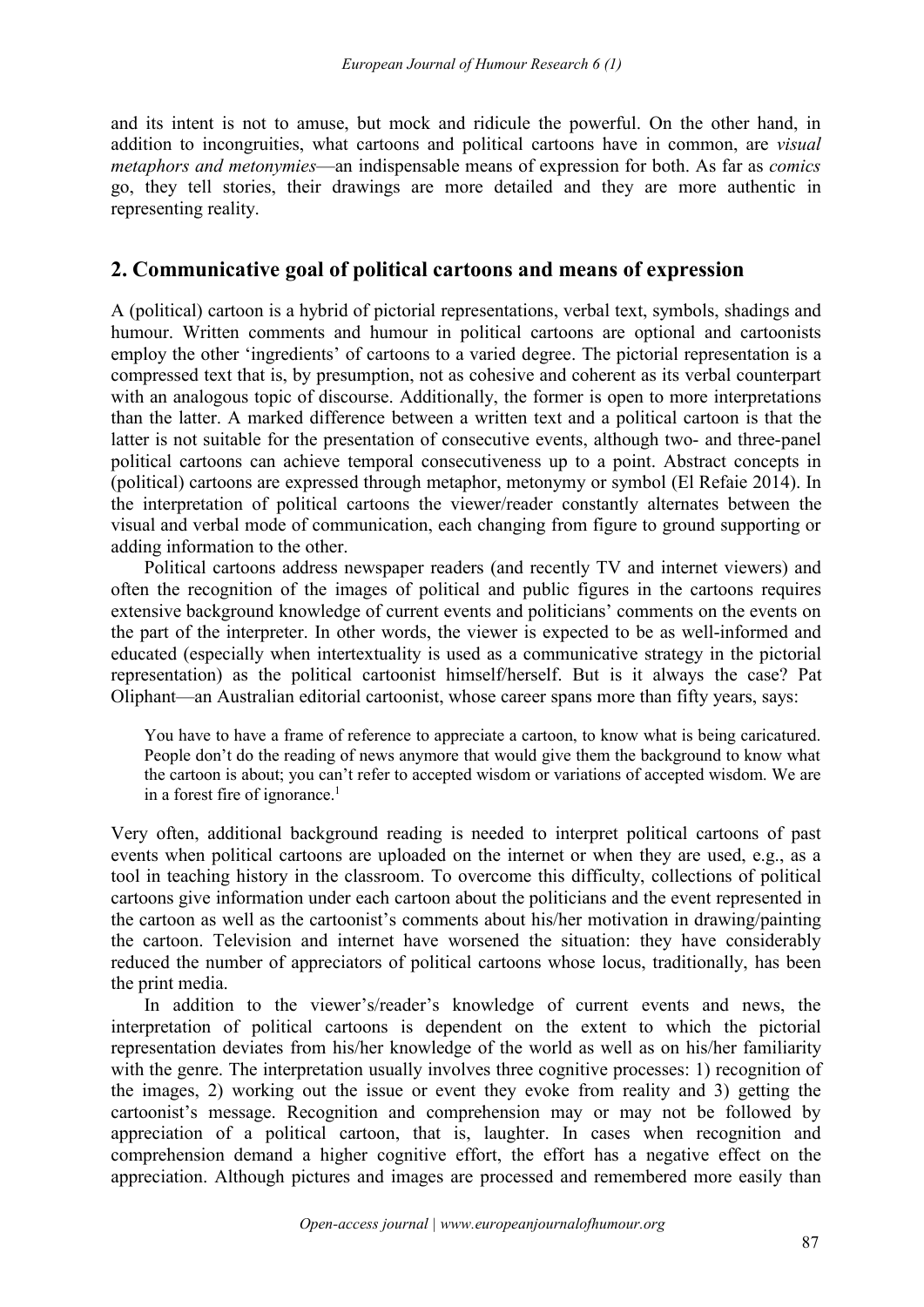words (Grady et al*.* 1998), the perception of visual metaphors and metonymies in political cartoons included, it is the verbal 'translation' of the images or their 'rationalization' that might cause comprehension challenges. And the 'translation' is not always the viewer's fault—not having enough background knowledge of current events and news, but the fact that not "every visual form has an exact verbal equivalent" (El Refaie 2003: 90) in the sense it is easy to say in words what is seen in the cartoon, but not easy to construct a coherent text about what is meant by it, sometimes even impossible, when the pictorial representation deviates too much from what we know about the world. And if this is right, no full comprehension is possible of, at least, some (political) cartoons. Punchlines in jokes might also be difficult to comprehend, yet it goes without saying that jokes are more widely appreciated compared to cartoons and political cartoons.

As already mentioned, getting the cartoonist's message and his/her communicative goal is the final component in the comprehension of political cartoons. The political cartoonist aims at focusing the public attention on a political or social issue or injustice. Or he/she aims at making a moral judgment. The highest a political cartoonist aims at is bringing about a change in the viewer's opinion on an issue. In other words, political cartoons have a layer of meaning that is reserved for conveying serious messages as in some forms of standup comedy, for example, George Carlin's or the TV shows *The Daily Show* and *The Colbert Report*, hosted by Jon Stewart and Stephen Colbert: they aimed at uncovering hypocrisy, absurdities and hidden truths. Those messages are indeterminate and open-ended, yet there are there for the viewer/reader to get and ponder upon. Political cartoonists often say they work in the borderline area between art and journalism. According to Martin Rowson, whose cartoons appear regularly in *The Guardian*, *The Scotsman*, *The Mirror* and *The Tribune*,"…cartoonists are journalistic chimeras: how they think, what they express and its effect on the readers makes them much more like columnists than illustrators, and personally I see myself as a visual journalist rather than as any kind of 'artist'".<sup>2</sup>

As mentioned at the beginning, political cartoonists hold the view that humour in political cartoons is not their main objective. Instead, political cartoons aim at political and social commentary and critique. According to newspaper editor Patrick Powell, the main communicative goal of a political cartoon is "to make a point succinctly and memorably… Certainly, if a political cartoon does raise a laugh by, e.g., portraying a politician or a situation as ridiculous, that's a bonus." <sup>3</sup> There seems to be a gap between practice and theory: humourists hold the view that humour in political cartoons is a "bonus", while humour theorists do not differentiate between humour in cartoons and political cartoons, so they implicitly suggest, contrary to humourists, that political cartoons are funny by presumption (Sampson & Huber 2007, Hempelmann & Sampson 2008, Tsakona 2009). Following Sampson & Huber (2007), in cartoons (and for the author in political cartoons) there are three loci for incongruity: in the pictorial representation, in the interaction between representation and text and in the text, when there is text.

As already stated, visual metaphors and metonymies are an indispensable means of expression in political cartoons. In a number of studies, visual metaphors in political cartoons have been analysed in comparison to verbal metaphors. The studies adopt a cognitive perspective on the issue: metaphor is not a linguistic phenomenon, it is a way of thinking and, more specifically, it is the comprehension of one concept in terms of another. In her account of Austrian political cartoons, El Refaie (2003) reduces a visual metaphor to a verbal nominal metaphor that is of the form 'A is B', using the topic-and-vehicle metaphor model instead of the currently prevalent target-and-source model (Lakoff & Johnson 1980, Lakoff 1987). El Refaie's understanding of visual metaphor is wider that the traditional one: according to the traditional view (Gombrich 1971), a visual metaphor in political cartoons is a fusion of parts from disparate areas of experience, e.g., the face of a politician with the body of an animal or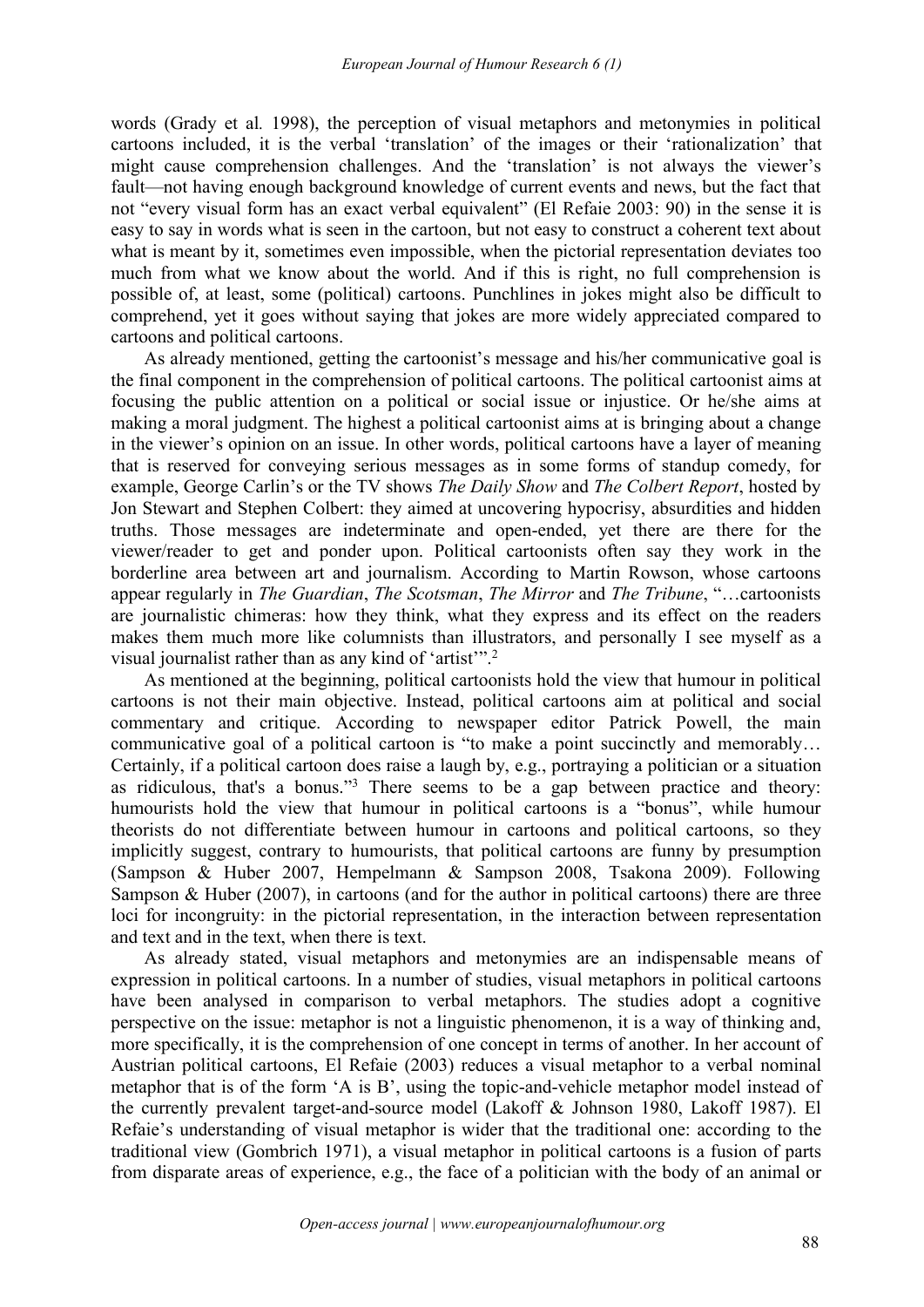the other way round. El Refaie argues such a definition is too narrow because in visual metaphors either the vehicle or, more frequently, the topic is not shown in the pictorial representation (El Refaie 2003), unlike verbal metaphors, in which both are present. El Refaie follows Kennedy et al.'s claim (1993) that any visual depiction is a metaphor "provided that its use is intended to occasion a metaphoric thought" (Kennedy et al. 1993, quoted in El Refaie 2003: 80). There is a notable difference between visual and nominal verbal metaphors: the former connect two concrete objects, whereas with nominal verbal metaphors the target domain is usually more abstract than the source domain (El Refaie 2014). Forceville (2002) has studied explicitly and implicitly signalled cinematic metaphors and their target and source structure. For him, the irreversibility of the target and source domain is one of the defining features of a prototypical verbal and visual metaphor although reversibility is not excluded (compare KNOWING IS SEEING and SEEING IS KNOWING). To repeat, in the present analysis of political cartoons, the incongruity between the focus/target and the frame/source in verbal metaphors (Kittay 1990: 81) is extended to visual metaphors (Forceville 2002: 4). In addition to the visual incongruities in the images, there could be incongruities between images on the one hand and title and captions on the other, as well as inferential incongruities in the form of conceptual metaphors beyond images, title and captions the interpreter gets to to fully interpret a (political) cartoon. Visual metaphors in political cartoons do not always express a novel metaphorical thought: often enough they are direct pictorial representations of conventional verbal metaphors. It is worth noting that there is a substantial difference between the nominal metaphor *Peter is a pig* and its visual expression, e.g., Peter's body with a pig's head, or, alternatively, a pig's body with Peter's head or face: in visual metaphors, when both the target and the source are present in the pictorial representation, there is a fusion of two concepts unlike verbal metaphors, in which one concept is understood in terms of another. Fusion in the sense of a single image: simultaneously, the two entities—man and pig—are visually opposed, that is, no blended visual image of the two entities is possible.

An overview of the studies on (political) cartoons shows that researchers either analyse the visual metaphors or the humour in them but not both and the first type of studies is more numerous than the second. In her account of humour in political cartoons, Tsakona (2009) makes use of the GTVH (Attardo & Raskin 1991; Attardo 2001; Hempelmann & Attardo 2011), a broad theory that includes a semantic and a pragmatic analysis of humour with its six parameters or knowledge resources: Script Opposition, Logical Mechanism, Situation, Target, Narrative Strategy and Language. The two instances of visual metaphor in the political cartoons Tsakona analyses are subsumed under the parameter Language together with parallel verbal metaphors. Since verbal and visual metaphors correspond to the notion of incongruity, they are to be incorporated not in the Language, but in the Script Opposition parameter of the GTVH. Another reason can be pointed out for such a consideration: the fact that there is not a one-to-one correspondence between non-verbal and verbal communication, e.g., for *Peter is a pig*, as stated earlier, there would be two images—Peter's body with a pig's head or a pig's body with Peter's head or face. Tsakona acknowledges the presence of more than one incongruity in political cartoons, but in her analysis she has chosen to analyse cartoons in which there is only one. The Logical Mechanisms in political cartoons are expected to be the same as the ones used in jokes: in Tsakona's study they are exaggeration, role reversal, analogy and juxtaposition.

#### **3. Incongruities in political cartoons**

About 200 political cartoons from the internet were studied and only 8 were selected for analysis. In the article, the cartoons are laid out in terms of the extent to which the pictorial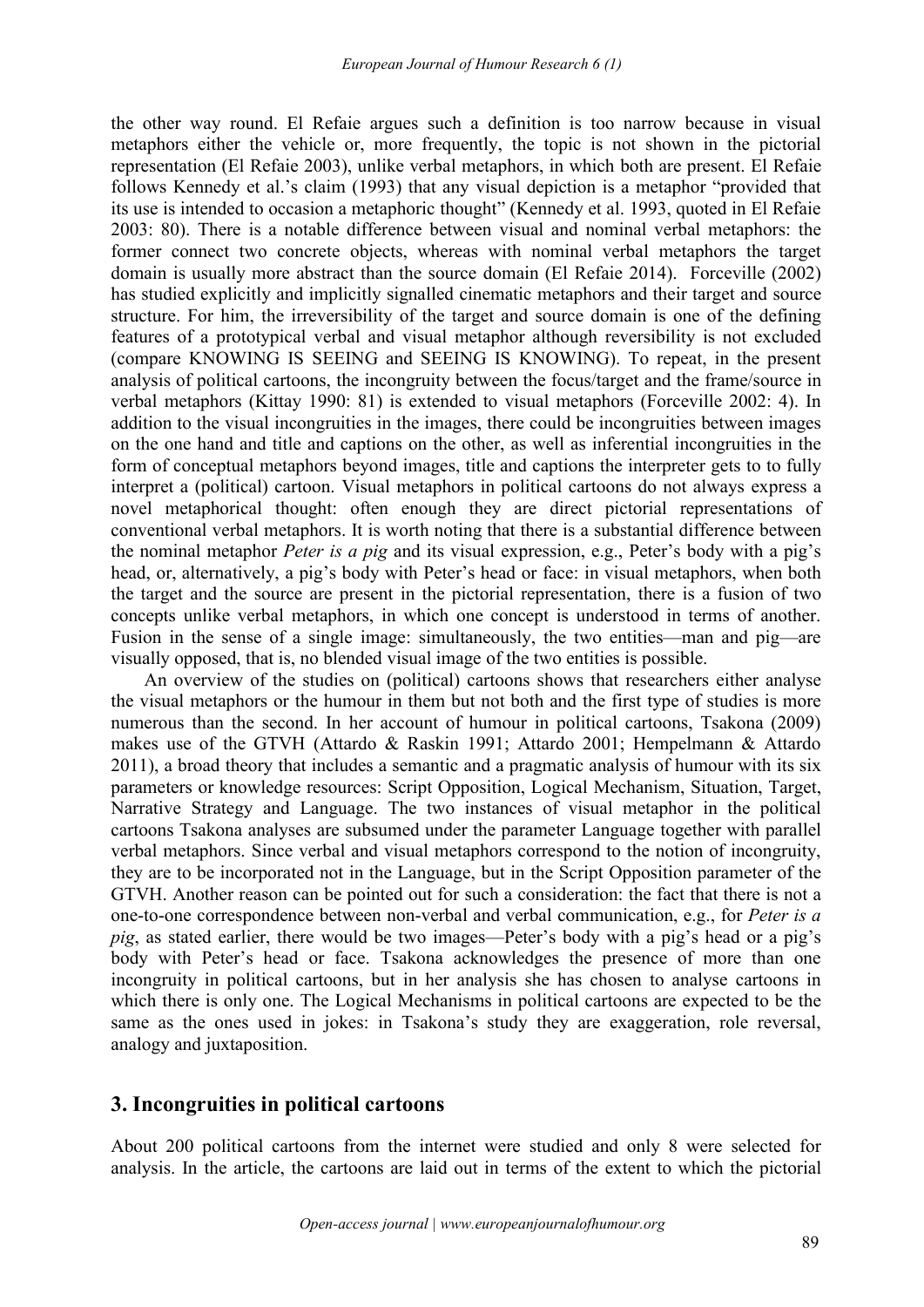representation deviates from our knowledge of the world. The first things the interpreter wants to know is what the cartoon is about as well as the single statement, an opinion or a judgment on an event or issue the cartoonist has in mind that he/she 'translates' into a pictorial representation: e.g., *David Cameron's and Nigel Farage's position to job seekers from EU member states from Eastern Europe* or *UK after Brexit* in the analysed political cartoons below. Sometimes the statement can be verbally expressed in the title or cartoon(s). The statement might as well be the title of a newspaper editorial. But the rest of the interpretation of a political cartoon is often a puzzle; as a result, its interpretation is fragmentary and associative.

The first cartoon is entitled *What We Bring to Afghanistan* and is about Britain's involvement in the conflict in Afghanistan. It is by Peter Brookes <sup>4</sup> and is published in the *Independent*, September 9, 2009.

*Visual and verbal context in the cartoon*. It is not separated by linesinto four panels, but it is perceived as a four-panel one. In the first section we see an Afghan man dressed in a traditional costume, a turban on his head and many ballot papers sticking out of his right pocket. With his hands he is trying to get as many ballot papers as possible into a transparent ballot box. Below the section in large letters is the caption *Democracy*... In the section to the right, we see a big black hole in the ground, men lying around and perceived as casualties, and a plane in the sky. Below the section, again in large letters, is the caption *Security..*. In the third section, below the first one, we see a red poppy field, guarded by an Afghan man dressed in a green military uniform holding a machine gun with his hands. Two poppy pods block and stick out of the man's ears. Below the section is the caption *Drug Control*… To the right, below the second section, an Afghan man is sitting on a woman's body in a blue burka. A burka has a mesh through which a Muslim woman can see, but in the image there is a black void instead of eyes and the implication is that Afghan men not only deny women the right to talk, they deny them the right to look and see. The man's left arm is straight from the elbow, with a raised middle finger, implying that Afghan men have no intention of granting women equal rights. Below the section is the caption *Equal Rights*…

*Incongruities and cartoon interpretation*. The cartoon is easy to comprehend in the sense that it is easy to get the cartoonist's message as a result of the interaction between images, title and captions. It reveals the gap between official propaganda and reality. As expected, in each section there has to be at least one incongruity. The incongruity is triggered by the interaction between each of the images and the caption under the images. The captions present the claims made by Britain and the other countries involved in the conflict that they would bring democracy, but the messages the images evoke deny the claims in the captions. We understand elections in Afghanistan are rigged, farmers continue to grow poppies for opium production, discrimination against women and girls continues and there is still violence and insecurity. The interaction between the *Democracy, Security* and *Equal Rights* captions and respective image triggers the Logical Mechanism juxtaposition and the interaction between the *Drug Control* caption and image triggers the Logical Mechanism of role reversal: it's not the countries bringing democracy to Afghanistan that control poppy growing and opium production; rather, it's the Taliban that guard poppy fields and produce opium. There is another incongruity in the form of a visual metaphor in the *Drug Control* image: the two poppy pods sticking out of the man's ears implying the man is deaf to the expectation not to grow poppies.

In jokes, in addition to the foregrounded or focal incongruity in the punchline, there are completely backgrounded and backgrounded incongruities in the set-up part some of which are not relevant for the joke, yet others enable the resolution of the foregrounded or focal incongruity in the punchline (Attardo et al. 2002, Hempelmann & Attardo 2011). The visual metaphor in the *Drug Control* image of poppy pods sticking out of the man's ears has the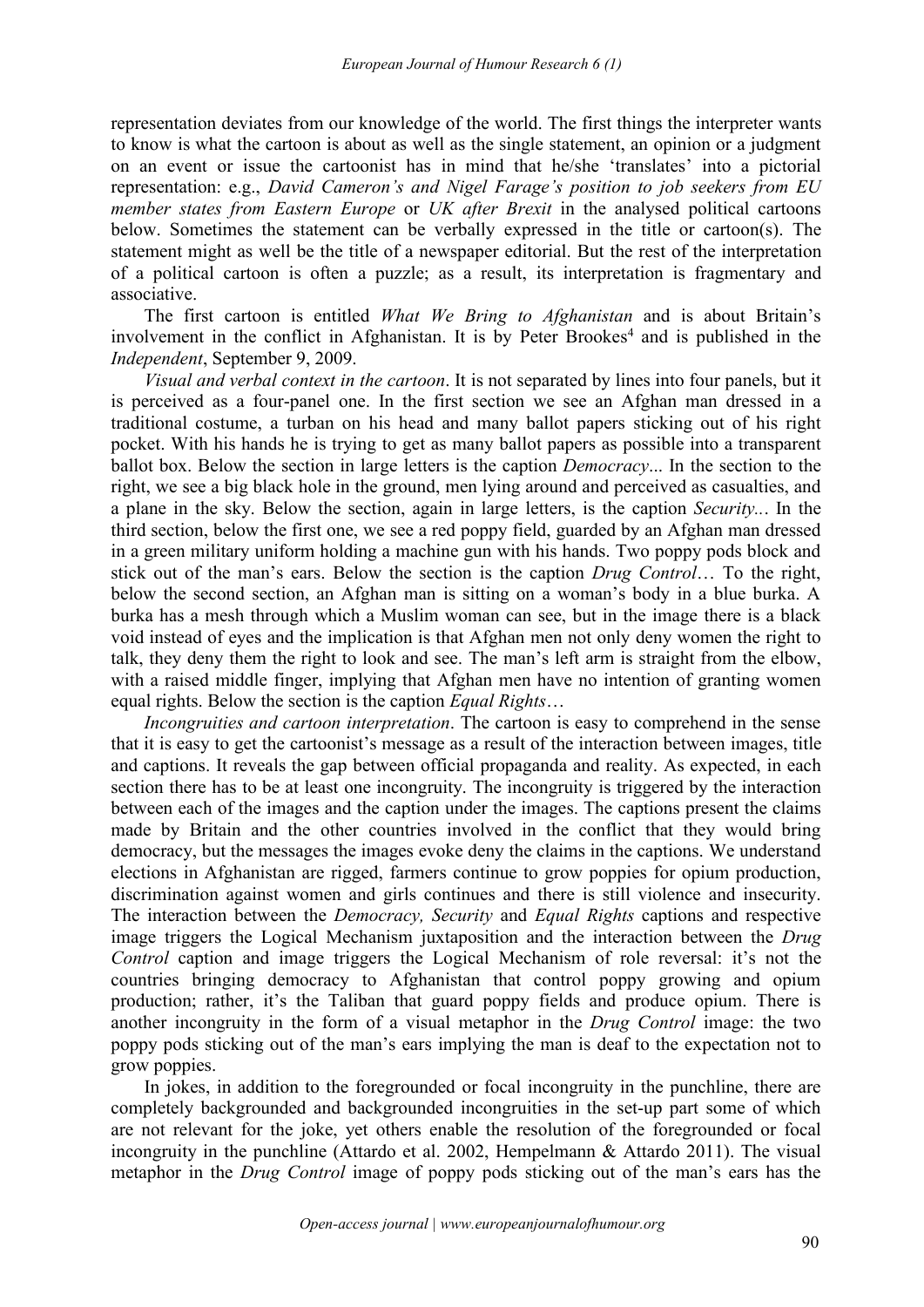status of a backgrounded incongruity that has no bearing on the evocation of the Logical Mechanism role reversal, yet it conveys a message that reinforces the role reversal. The juxtaposition and the role reversal Logical Mechanisms are fully resolved in the interaction between image and caption. The four images and captions in the cartoon might evoke a broader context dependent upon the interpreter's beliefs and assumptions about the world in line with general cognitive inferential principles.

*The cartoonist's message to the viewer/reader*. Viewers/readers are not to trust politicians blindly.

The next political cartoon 5 is by Dave Brown, published in the *Independent*, November 28, 2013. It has no title or caption(s).

*Visual context in the cartoon*.In the foreground we see three men. The one on the left has the Romanian national flag on his back and the man to the right, wearing a black moustache, is covered with the Bulgarian national flag. In the middle is David Cameron, the former British Prime Minister, holding the British national flag in his right hand. With his right leg he is pushing the Romanian in the back and is stretching his left arm and hand against the Bulgarian who is about to fall to the ground staggering on his left foot. In the background, following David Cameron in a car, recognizable as Bentley, is Nigel Farage, the then leader of the United Kingdom Independence Party, smoking a cigarette. The Bentley is in yellow and purple, the two colours on the party's logo and the abbreviation of the party *UKIP* is on the car's number plate.

*Incongruity and cartoon interpretation*. Although Dave Brown's political cartoon has no title or caption(s), the viewer has no difficulty in working out what the cartoon is about: *David Cameron's and Nigel Farage's position to job seekers from EU member states from Eastern Europe*. The cartoon abounds in visual metonymies—the three national flags stand for Great Britain, Bulgaria and Romania, respectively. There are four other visual metonymies: former Prime Minister David Cameron representing the country and the Conservative Party, Nigel Farage standing for the United Kingdom Independence Party and the two men standing for Bulgaria and Romania. There is also the visual representation of the conventional verbal metaphor *to kick somebody out*—David Cameron kicking a Romanian job seeker. The incongruity in the visual representation of *to kick somebody out* is strengthened by the visual metonymy PERSON FOR COUNTRY. The incongruity serves as a tool for the introduction of the Logical Mechanism exaggeration: the power of the Prime Minister is exaggerated in his attempt to stop job seekers from Eastern Europe. As in other political cartoons, David Cameron is painted as a gentleman and in cartoons Nigel Farage either smokes a cigarette, a cigar and/or drinks beer.

*The cartoonist's message to the viewer/reader*. It is beyond the power of a prime minister or a party leader to stop job seekers from Eastern Europe.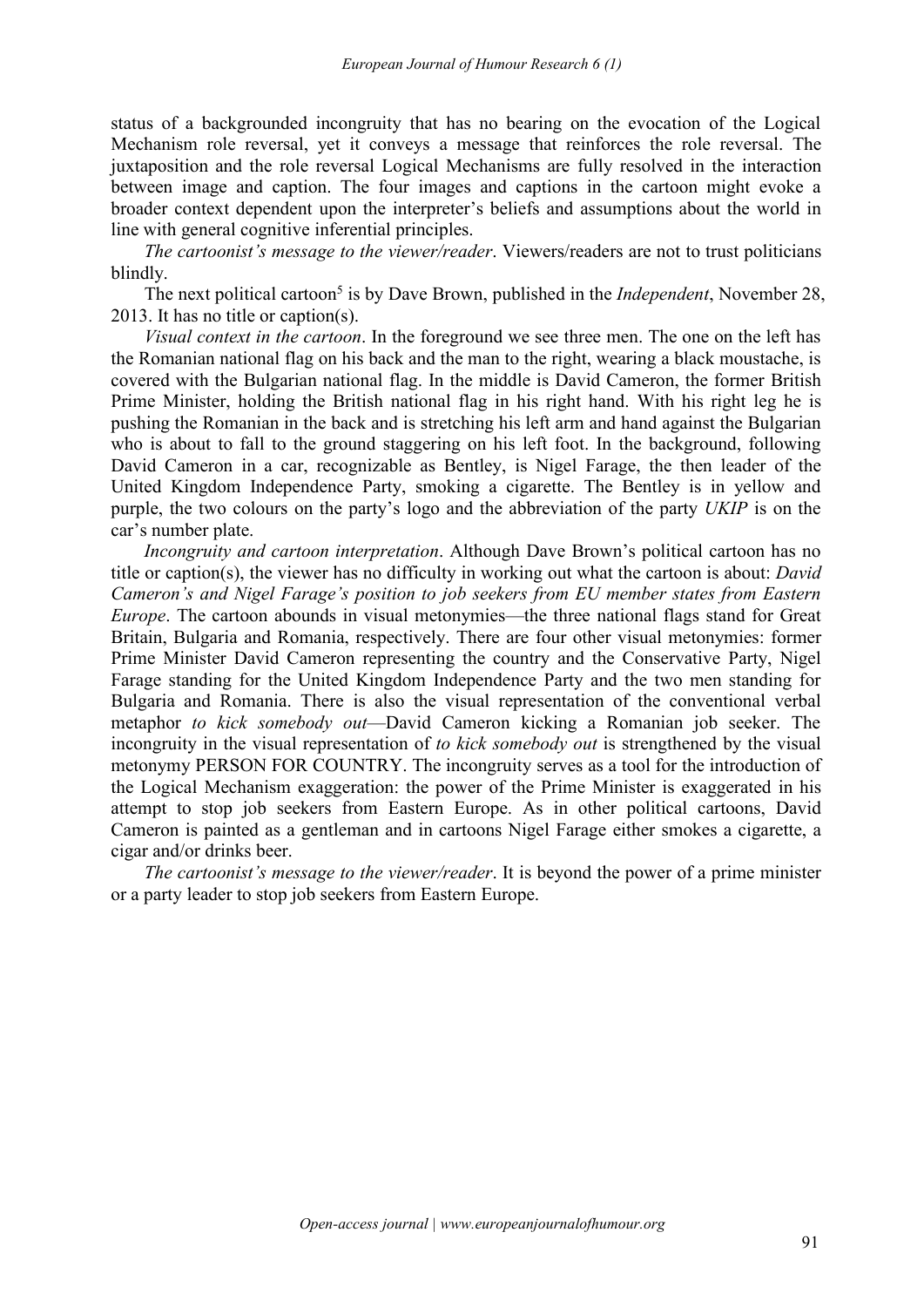

Figure 1. Political cartoon by Christo Komarnitski, reproduced by permission of the artist

*Visual and verbal context in the cartoon in Figure 1*. The cartoon is about Trump's presidential campaign in 2016 and has the title *The New Trump Tower*. In the cartoon, diagonally, from left to right, we see a tower made out of large letters that read *Hate*. The tower, sticking up from the Globe, is in reverse perspective and on its top we see Donald Trump's head with a long forelock of fair hair all the way down the left side of his face. He is clutching the tower with his hands, his mouth is wide open as if speaking in a loud voice to imaginary voters. His eyes are closed. The background is dark, making Trump's body indistinct.

*Incongruities and cartoon interpretation*. The cartoon is a reinterpretation of Trump's Tower, the 58-story mixed-use skyscraper on Fifth Avenue in New York. The first incongruity is between Trump's Tower in New York and the tower made out of letters in the cartoon. The second incongruity is between a 'normal' tower of the letters *Hate*, with wide foundations and narrow top, and the tower in reverse perspective in the cartoon. The tower and Trump trigger the conceptual metaphor TRUMP'S SPEECH FOSTERS HATE, in which both target and source are visually expressed and which matches best the cartoonist's message. The metaphor is strengthened by the visual metonymy PERSON FOR COUNTRY. The two incongruities trigger the Logical Mechanism analogy that is partially resolved.

The cartoonist's message to the viewer/reader. Trump's speech fosters hate.

The political cartoon by Patrick Chappatte <sup>6</sup> appeared in the *International New York Times*, June 23, 2016. It has no title, but it has captions.

*Visual and verbal context in the cartoon*.Most of the space in the cartoon is taken up by the image of the globe with the map of the United Kingdom. Northern Ireland, which is a part of the United Kingdom, is not marked on the Globe. To the right of the map of the United Kingdom the viewer imagines the missing map of Europe. High above the island one sees the United Kingdom's national flag, waving in the air. Lower than the flag in large letters is a pennant, which reads *Free at last*. To the left of the pennant are the two small figures of a woman and a man. In his left hand the man has an umbrella, an indispensable commodity in the life of an Englishman. To the left of the map of the United Kingdom, in a white circle, one reads the question: *Who are we going to blame for our problems now*? The word *blame* is written in larger letters.

*Incongruities and cartoon interpretation*. There are two visual metonymies in the cartoon: the map standing for the United Kingdom and the woman and man standing for the country,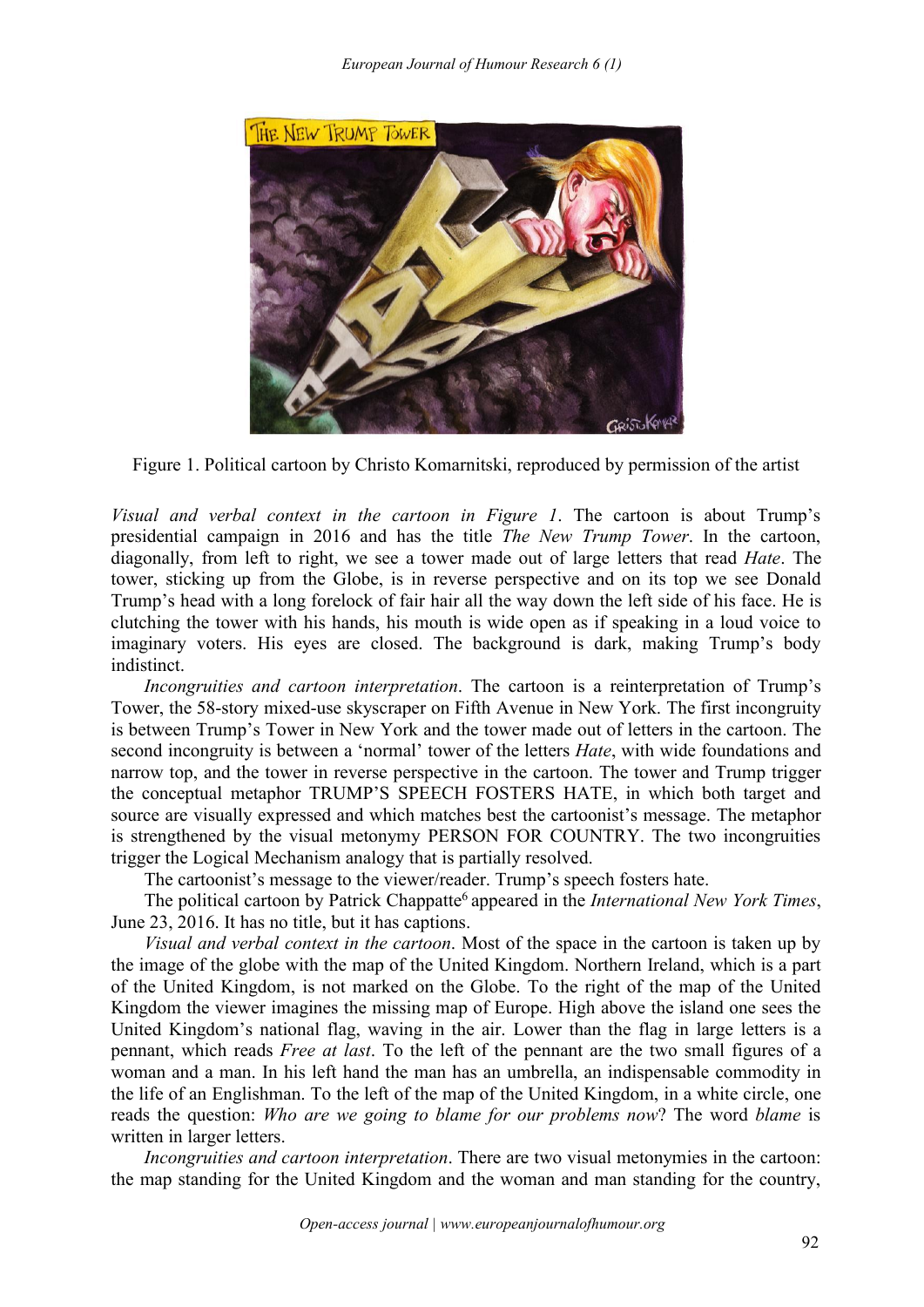evoking the conceptual metonymy PERSON FOR COUNTRY. In the cartoon, the first visual incongruity is between the United Kingdom after Brexit and the rest of the world that is not represented on the globe. The United Kingdom being the only country in the world is an exaggeration, of course, but it matches the beliefs of those who voted 'yes' in the referendum not to be a member of the EU Common Market and not to comply with the EU social and economic policies. There is a second incongruity, the visual metaphor FREEDOM IS ISOLATION, as a result of the interaction between the caption *Free at last* and the image of the United Kingdom as the only country on the Globe.In the metaphor only the target is visually expressed through the adjective *free*, while the source isinferentially arrived at. The other caption *Who are we going to blame for our problems now*? is a question yes-Brexit voters are yet not aware of, but they will inevitably ask. Yes-voters will, most likely, mean it literally, but the cartoonist has rather used it ironically and the prototypical use of irony is ironic criticism (Schwoebel *et al.* 2007). Since ironic utterances have only a pragmatic and not a semantic interpretation (Carston and Wearing 2015), the speaker's major goal in the use of an ironic utterance is the communication of attitude rather than the communication of specific propositional content. There are two visual metonymies in the cartoon: the map standing for the United Kingdom and the man and the woman standing for the country. The FREEDOM IS ISOLATION metaphor matches best the cartoonist's communicative goal. The image of the United Kingdom as the only country in the world and the conceptual metaphor FREEDOM IS ISOLATION serve as a tool for the introduction of the Logical Mechanism exaggeration that partially resolves the incongruity.

*The cartoonist's message to the viewer/reader*. The UK citizens have made the wrong

choice.Bruce MacKinnon's cartoon <sup>7</sup> from *The Chronicle Herald*, March 17, 2016 has no title and caption(s).

*Visual and verbal context in the cartoon*. In the foreground of the cartoon we see a podium with the inscription *Trump* 2016. The inscription tells us that the man behind the podium is Donald Trump. He has an open petrol can and funnel for head (we assume the can is full of petrol). Trump is surrounded by matchsticks with huge red phosphorus heads. The viewer deduces that, most likely, the matchsticks are Trump's white electorate in small towns and rural areas who see immigrants and ethnic minorities as a threat. Perhaps his speech is racist, sexist and xenophobic; the media have published a long list of such statements. One spark is enough to start an explosion and the spark is Trump's speech.

*Incongruities and cartoon interpretation*. In the cartoon, what presumably attracts the interpreter's attention is a visual incongruity in the form of the visual metaphor TRUMP'S HEAD IS A PETROL CAN, in which both target and source are visually expressed. There is a second visual incongruity in the form of the visual metaphor DONALD TRUMP'S SUPPORTERS ARE MATCHSTICKS inwhich only the source MATCHSTICKS is visually conveyed. Since we do not have the cartoonist's comments on his motivation in painting the cartoon, its interpretation beyond the images is a probabilistic one and is built upon one's knowledge about Trump and his presidential campaign. The two metaphors trigger the inferential conceptual metaphor FIRE IS DESTRUCTION. *Trump's opponents see him and his electorate as a threat to the country* is a justifiable implication inferred from the images. The two visual metaphors evoke the same conceptual metaphor, namely, A COUNTY IS A PERSON. The two visual metaphors are perceived as salient or foregrounded and focal. They enable inferentially the introduction of the Logical Mechanism juxtaposition between Trump and his supporters, on the one hand, and voters that disapprove of Trump and his presidential campaign, on the other, that are not represented in the cartoon. The Logical Mechanism partially resolves the incongruity.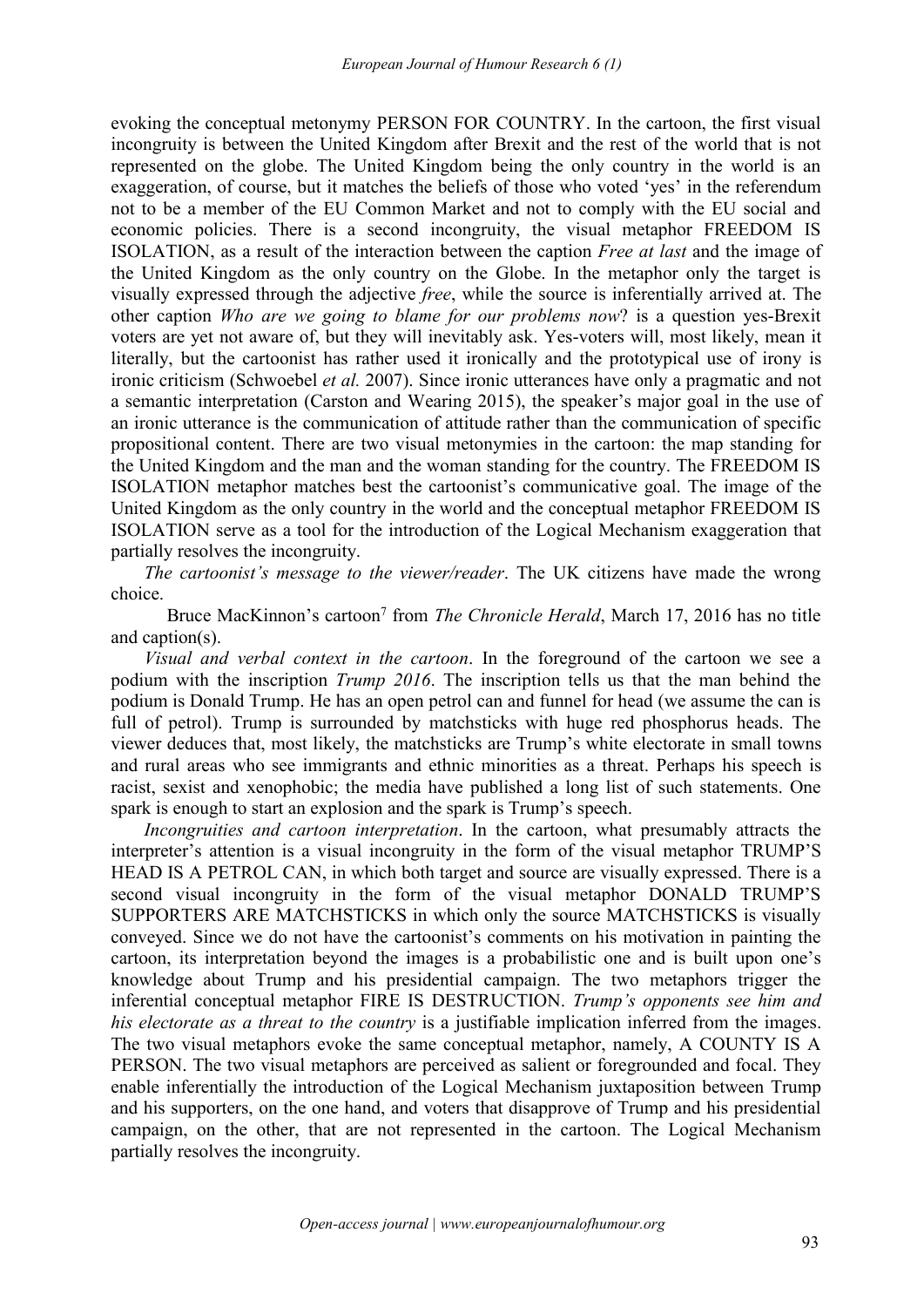*The cartoonist's messages to the viewer/reader*. Trump's inflammatory rhetoric is likely to result in a conflagration.

Dave Brown's political cartoon <sup>8</sup> was published in the *Independent*, August 13, 2013. The cartoon has captions.

*Visual and verbal context in the cartoon*.In the foreground we see a transparent plastic package with four naked dead men with their mouth open. The bodies are arranged head to feet to save space. The men are to be sold as pieces of meat at the supermarket. In the middle of the package there are three inscriptions against blue background one below the other. The first is in largest letters and reads: *Migrant Workers*. Below, in smallerletters, we read: *Cheap Labour Value Pack* followed below by *Produce of Eastern Europe*. To the right of the three inscriptions, in a red circle iswritten: *2 for the price of one!* In the lower right corner of the cartoon in big red letters one reads TESKO and below it it reads: *Every Lithuanian helps*, a modification of Teskos' slogan *Every little helps*. The package and the Tesko inscription are against pale yellow background.

*Incongruities and cartoon interpretation*. Dave Brown's cartoon is about Tesko's employment of migrant workers from low-wage EU countries and not paying them the national minimum wage it has to pay if it employed local workers. The cartoonist's motivation in painting the cartoon is to expose Tesko's exploitation of such workers. There is a visual incongruity between the four asphyxiated naked human bodies and the food packet they are packed into to be sold by Tesko as dead meat. The pictorial representation evokes the conceptual metaphor THE HUMAN BODY IS A COMMODITY whose target and source are visually presented. There is a second incongruity in the cartoon: an incongruous fusion in the captions *Migrant Workers*, *Cheap Labour Value Pack* and *Produce of Eastern Europe* in different letter size of two different contexts—Tesko's employment of cheap labour and food advertisements. There is a third incongruity between Tesko's slogan *Every little helps* and its modification *Every Lithuanian helps*. The most probable inference the cartoon evokes beyond the visual incongruity and the verbal incongruities in the captions is the following: *Cheap food comes from cheap labour*. The cartoon criticizes Tesko's (and UK's) employment policies yet Lithuanians might assume they are the ones that are the target of the cartoon and find it racist and offensive. And indeed they did. A response followed from the then Lithuanian ambassador to the UK who wrote a letter to the *Independent* saying the cartoon was "despicable, tasteless, racist and xenophobic." <sup>9</sup> The foregrounded visual metaphor THE HUMAN BODY IS A COMMODITY and the foregrounded verbal incongruity in the captions between Tesko's cheap labour employment policy and food advertising enable the Logical Mechanism juxtaposition that partially resolves the incongruities.

The cartoon is a disturbing and not a funny one. It was rated as unfunny by 12 second year BA students studying English language and literature. Why isn't the cartoon funny in spite of the Logical Mechanism? First, because of misinterpretation of the cartoonist's target— Tesko's employment of cheap labour and not Lithuanian workers. And, second, the interpreter's not distancing enough from the images of asphyxiated men: after all, the cartoon is not a direct representation of an existing state of affairs.

*The cartoonist's message to the viewer/reader*. The cartoonist disapproves of Tesko's treatment of migrant workers from low-wage EU countries.

Peter Brookes's political cartoon 10 , entitled *America's Gothic Horror*, appeared in *The Times*, March 3, 2016.

*Visual and verbal context in the cartoon*. In the foreground we see two bodies: Donald Trump's robust body down to the waist and the smallish figure of a woman on his left farther back. Trump is wearing a white shirt and dark blue jacket. In his right hand he is holding a metal fork whose three tines reach his shoulders. His mouth is open, leaving the impression that he is addressing an audience. His fair hair is in the shape of a haystack half the size of his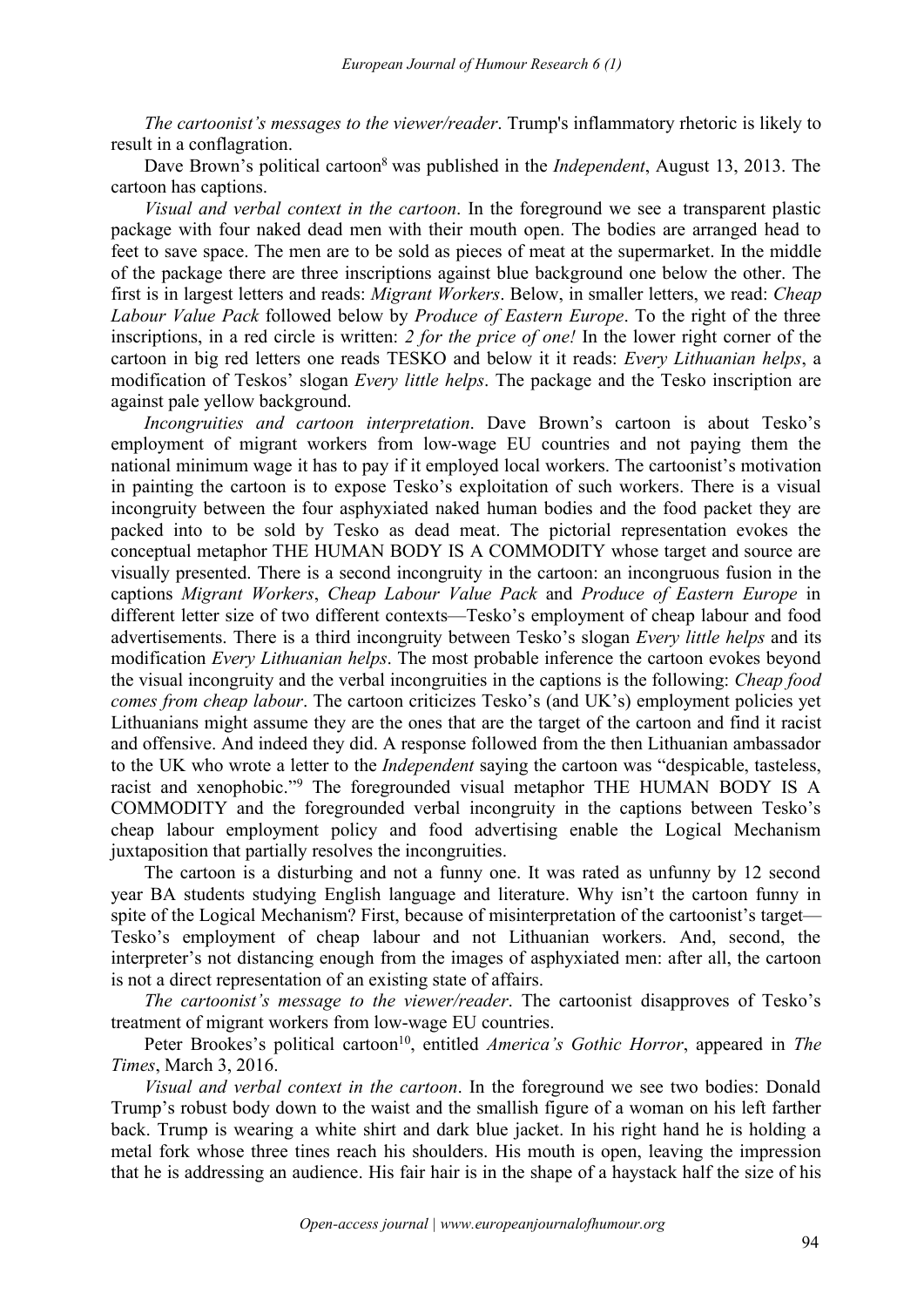face. The woman is in period clothes from before World War II, eyes wide open and directed towards Trump. She has covered her ears with her hands and her mouth is wide open, too. In the background we see a one-floor house with a porch and a Gothic window in the attic.

*Incongruities and cartoon interpretation*. The cartoon is a parody of two famous works of art. Typically, the function of parody is to imitate, distort, reinterpret or criticise individuals or prior texts (verbal and non-verbal) in order to achieve a humorous effect. In political cartoons, when referring to a well-known work of art, the cartoonist doesn't regard it as the object of parody, rather he uses it as a point of departure to direct his/her disapproval or criticism of a politician. In such cartoons, the cartoonist is playing with art, the primary function of parody as a technique (Chambers 2010) to achieve his/her communicative goal. Peter Brookes's political cartoon is a hybrid of Grant Wood's painting *American Gothic* and Edvard Munch's *The Scream* mentioned in the cartoon by the cartoonist himself. In the cartoon, the farmer from Wood's painting is replaced by Trump and the sexless figure from Munch's painting, screaming in horror, is the wife (or daughter) in the cartoon's context of *American Gothic*. In the new context, the facial expression of the wife is that of astonishment and disbelief of Trump's rants during his election campaign. The pictorial representation of the two figures reinforces the cartoon's title *America's Gothic Horror*: in the title *American* from Wood's painting is transformed into *America* and the verbal hybrid of *American Gothic* and *Horror* is added as the most likely response to Munch's painting. In the original painting *Gothic* can be ambiguously interpreted between *Gothic* in relation to architecture and *Gothic* meaning *portentously gloomy or horrifying*. In the cartoon, the architecture related meaning is left out. The title explicitly states the cartoonist's message that Trump's prospective presidency would be horrifying. The parodic representation triggers an incongruity between the purpose of a work of art—to evoke aesthetic appreciation—and the non-aesthetic end to which it is used in the cartoon—to criticise a politician. Trump's image evokes the conceptual metonymy PERSON FOR COUNTRY. The parodic representation introduces the Logical Mechanism of parallelism that partially resolves the incongruity.

The cartoonist's message to the viewer/reader. Trump's presidency would be horrifying.

Dave Brown's political cartoon<sup>11</sup>, entitled *Time Gentlemen Please*... appeared in the *Independent*, July 5, 2016.

*Visual and verbal context in the cartoon*.In the foreground we see a big puddle of spilt beer in the street, near the curb of the pavement. The spilt beer resembles a human face: it has two small white beer bubbles for eyes, another bubble below shapes the nose and, below the nose, where we expect to see the mouth, is a dead cigarette butt surrounded by small beer rings. Part of the chin is flowing into the metal grate of a rainwater collector. A few wavelike lines resemble wrinkles on the forehead. Above the forehead, beer foam shapes a forelock of hair. In the left upper corner, where the forehead ends, is a fallen empty beer glass.

*Incongruities and cartoon interpretation*. Undoubtedly, the political cartoon by Dave Brown poses greater comprehension challenges compared to the ones above. The viewer will be able to comprehend the cartoon if he/she has read the *Independent* editorial for the day and if the editorial is about Nigel Farage's resignation as Ukip leader after the Brexit referendum. Only then will he/she be able to work out that the face-like image of spilt beer is Farage's. The title *Time Gentlemen Please*… makes a reference to a British TV sitcom from 2000 to 2002 set in a provincial pub. The pub owner is right-wing and has old-fashioned ideas about British politics that he flaunts about in the sitcom. The title also reads literally and reminds drinkers in the pub to leave the premises. The beer is spilt on the street and usually one spills beer when he/she is not careful enough or when he/she is drunk—a reference to Nigel Farage's drinking habits. His spilt-beer image is dripping into the sewer implying that his political career is over. The image of the mouth used as an ashtray triggers the conceptual metaphor A MOUTH IS AN ASHTRAY, in which there is a fusion of target and source. The spilt-beer face is a PART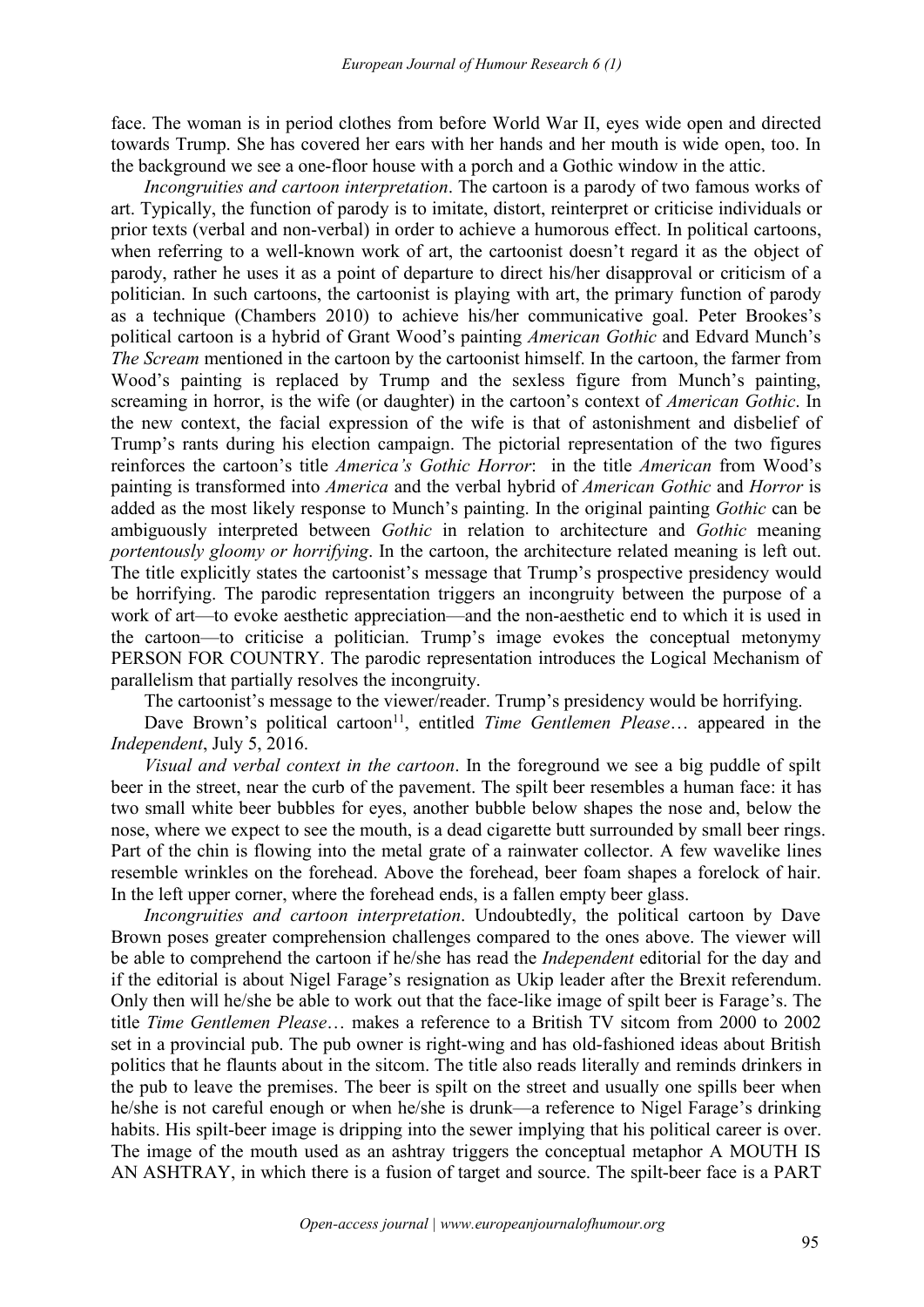FOR WHOLE visual metonymy for Nigel Farage. In this political cartoon there are three incongruities: first, the conceptual metaphor, second, the TV sitcom context versus the pub context and Nigel Farage stepping down as Ukip leader versus his drinking habits. In political cartoons, as with the setup part of jokes, there is also a level of reinterpretation, most often it is the reinterpretation of the banal and the cliché. Here, the reinterpretation of the sitcom and the pub context. The focal visual incongruity of the spilt-beer face introduces the Logical Mechanism analogy that is partially resolved.

The cartoonist's message to the viewer/reader. Nigel Farage's political career is over.



Figure 2. A photo from Roman Montesinos's photography exhibition at the House of Humour and Satire in Gabrovo, Bulgaria. Reproduced with permission of the photographer.

Indeed, an incongruity is a prerequisite for humour, but it is not enough. In Figure 2 there is a visual incongruity in the form of a visual metaphor, but the incongruity is not funny, since no humour technique or Logical Mechanism has been used to (partially) resolve the incongruity. Excluding the two weak metaphors A TIE IS A TONGUE and A SHOE CAP IS A MOUTH, there is no additional visual and background context to strengthen the visual incongruity (the only context at the exhibition is the frame of the photograph). On the other hand, in real life there could be an incongruous situation that involves a Logical Mechanism found in jokes, for example, a figure-ground reversal, as in the following insurance claim for a car accident (characterised as funny on the internet): *In my attempt to kill a fly, I drove into a telephone pole.*<sup>12</sup> The incongruity is between the attempt to kill a fly and hitting a telephone pole, but it is not perceived as funny by the people involved at the time the accident occurred in spite of the intrinsic incongruity and the humour technique; it only becomes funny when they distance themselves from the situation and adopt a humorous attitude towards the incongruity.

# **4. Conclusion**

In the article, the concept of incongruity was used not only as the prerequisite for humour, but as a common denominator for verbal and visual metaphors as well. Verbal and visual metaphors and metonymies in the political cartoons studied were analysed from the point of view of Conceptual Metaphor and Metonymy Theory. Visual metaphors, visual metonymies and visual parody in the cartoons serve as a tool for the introduction of a Logical Mechanism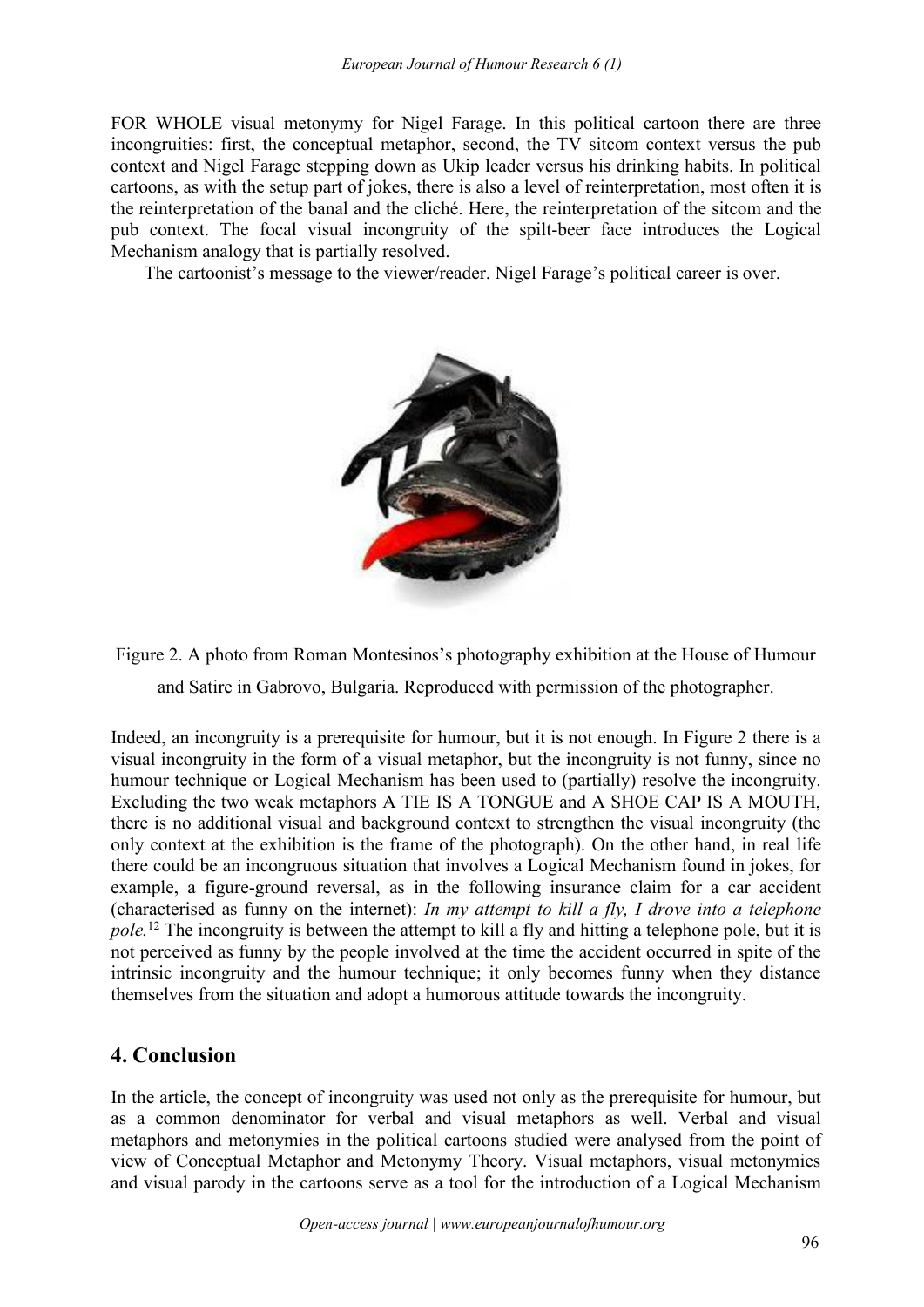from the GTVH in one-panel cartoons. Two, three and four Logical Mechanisms are evoked in two-, three- and four-panel cartoons, respectively. In addition of being enablers of a Logical Mechanism, visual incongruities can reinforce the verbal message in the title and/or caption(s). Pictorial representations and inferential conceptual metaphors triggered by the cartoon can reinforce the respective Logical Mechanism. There is a marked difference between humour in jokes and political cartoons as far as incongruities are concerned. In jokes there is only one foregrounded incongruity introduced in the punchline, whereas in political cartoons there could be more than one enabling the introduction of a Logical Mechanism: it can be a visual metaphor or the result of the interaction between an image and a title or an image and a caption. The images, title and captions (whenever any) evoke interpretations that are dependent on the viewer/reader's knowledge of the event or situation the cartoonist is representing. And, more generally, on the interpreter's education, interest and familiarity with the genre. By presumption, the viewer/reader is expected to be as well-informed and educated as the cartoonist himself/herself. Humour in political cartoons is not an end in itself: it facilitates the cartoonist's communicative goal to expose and criticise, implicitly and explicitly, the foibles of political, economic and military elites such as arrogance of power, incompetence and corruption. Undoubtedly, further research on humour in political cartoons (and cartoons) is needed to capture the complexity and interplay between the two modes of communication nonverbal and verbal.

#### **Notes**

- 1 [https://www.theatlantic.com/politics/archive/2014/09/legendary-cartoonist-pat-oliphant](https://www.theatlantic.com/politics/archive/2014/09/legendary-cartoonist-pat-oliphant-we-are-in-a-forest-fire-of-ignorance/379524/) we-are-in-a-forest-fire-of-ignorance/379524/ (Accessed on March 6 2017)
- 2 [http://www.original-political-cartoon.com/cartoon-history/we-cartoonists-are-true](http://www.original-political-cartoon.com/cartoon-history/we-cartoonists-are-true-outsiders-journalism/) outsiders-journalism/ (Accessed on March 6 2017)
- 3 <https://www.quora.com/Are-most-political-cartoons-intended-to-be-funny> (Accessed on March 6 2017)
- 4 [http://www.rawa.org/temp/runews/2009/10/06/human-development-report-2009-factsheet](http://www.rawa.org/temp/runews/2009/10/06/human-development-report-2009-factsheet-afghanistan-ranked-181-out-of-182-countries.phtml) afghanistan-ranked-181-out-of-182-countries.phtml (Accessed on October 7 2017)
- 5 <http://www.voxeurop.eu/en/content/cartoon/4361241-make-way> (Accessed on Oct. 7 2017)
- 6 [http://theweek.com/cartoons/632237](http://theweek.com/cartoons/632237%20%20) (Accessed on October 7 2017)
- 7 <https://www.pinterest.com/pin/319826011018758429/> (Accessed on October 7 2017)
- 8 <https://lenta.ru/news/2013/08/14/lithuania/> (Accessed on October 7 2017)
- 9 <http://bnn-news.com/lietuviesi-sasutusi-par-aizskarosu-karikaturu-britu-laikraksta-101469> (Accessed on March 6 2017)
- 10 <https://www.thetimes.co.uk/article/peter-brookes-cartoon-s00znkxr2> (Accessed on October 7 2017)
- 11 <http://www.ellwoodatfieldgallery.com/> (Accessed on October 7 2017)
- 12 [https://www.google.bg/search?dcr=0&biw=1280&bih=900&tbm=isch&sa=1&ei=rZm3W](https://www.google.bg/search?dcr=0&biw=1280&bih=900&tbm=isch&sa=1&ei=rZm3WoS_JouckgWcgZKgCA&q=political+cartoons+Dave+brown+Tme+gentlemen%2C+please&oq=political+cartoons+Dave+brown+Tme+gentlemen%2C+please&gs_l=psy-ab.3...15068.25430.0.25770.33.33.0.0.0.0.112.2892.29j4.33.0....0...1c.1.64.psy-ab..0.0.0....0.IQFc_C3Y-Aw) oS\_JouckgWcgZKgCA&q=political+cartoons+Dave+brown+Tme+gentlemen%2C+please &oq=political+cartoons+Dave+brown+Tme+gentlemen%2C+please&gs\_l=psy ab.3...15068.25430.0.25770.33.33.0.0.0.0.112.2892.29j4.33.0....0...1c.1.64.psy ab..0.0.0....0.IQFc\_C3Y-Aw (Accessed on March 25 2018)

#### **References**

Attardo, S. (1997). 'The semantic foundations of the cognitive theories of humor'. *Humor: International Journal of Humor Research* 10 (4), pp. 395-420.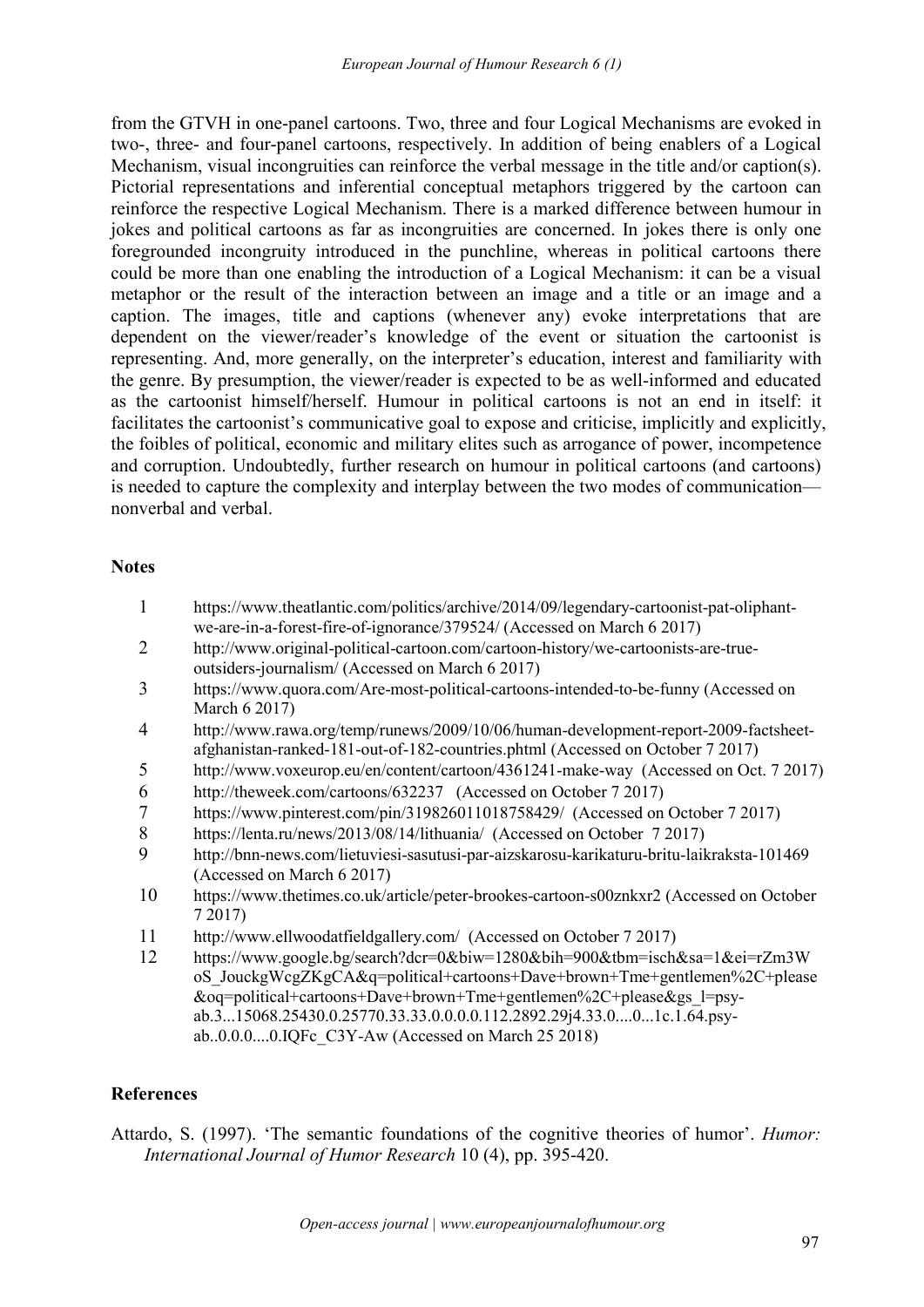- Attardo, S. (2001). *Humorous Texts: A Semantic and Pragmatic Analysis*. Berlin, New York: Mouton de Gruyter.<br>Attardo, S. & Raskin, V. (1991). 'Script theory revis(it)ed: Joke similarity and joke
- representation model'. *Humor: International Journal of Humor Research* 4 (3-4), pp.223- 347.
- Attardo, S., Hempelmann, Ch. F. & Maio, S. (2002). 'Script oppositions and logical mechanisms: Modeling incongruities and their resolutions'. *Humor: International Journal of Humor Research* 15 (1), pp. 3-46.
- Cagle, D. & Fairrington, B. (eds.). (2007). *The Best Political Cartoons of the Year 2007*. Cagle Cartoons, Inc.
- Carston, R. & Wearing, C. (2015). 'Hyperbolic language and its relation to metaphor and irony'. *Journal of Pragmatics* 79, pp. 79-92.
- Chambers, R. (2010). *Parody: The Art that Plays with Art*. Frankfurt: Peter Lang.
- El Refaie, E. (2003). 'Understanding visual metaphor: the example of newspaper cartoons'. *Visual Communication* 2, pp. 75–95.
- El Refaie, E. (2014). 'Reconsidering 'image metaphor' in the light of perceptual simulation theory'. *Metaphor and Symbol* 30 (1), pp. 63-76.
- Forceville, Ch. (2002). 'The identification of target and source in pictorial metaphors'. *Journal of Pragmatics* 34, pp. 1–14.
- Genova, D. (2011). *Studying Humour Seriously*. Veliko Turnovo: Faber.
- Gombrich, E. H. (1971). 'The cartoonist's armoury', in Gombrich, E. H. *Meditations on a Hobby Horse and Other Essays on the Theory of Art*, London: Phaidon, pp. 127-142.
- Grady, Ch. L., McIntosh, A. R., Rajah, N. & Craik, F. I. M. (1998). 'Neural correlates of the episodic encoding of pictures and words'. *Proceedings of the National Academy of Sciences*, vol. 25, pp. 2703-2708.
- Hempelmann, Ch. F. & Sampson, A. C. (2008). 'Cartoons: Drawn jokes?', in Raskin, V. (ed.). *The Primer of Humor Research*, Mouton de Gruyter, pp. 609-640.
- Hempelmann, Ch. F. & Attardo, S. (2011). 'Resolutions and their incongruities: Further thoughts on Logical Mechanisms'. *Humor: International Journal of Humor Research* 24 (2), pp. 125-149.
- Kennedy, J. M., Green, Ch. D. & Vervaeke, J. (1993). 'Metaphoric thought and devices in pictures'. *Metaphor and Symbolic Activity* 8 (3), pp. 243-255.
- Kittay, E. (1990). *Metaphor: Its Cognitive Force and Linguistic Structure*. Oxford: Oxford University Press.
- Kuipers, G. (2006). *Good Humour, Bad Joke: A Sociology of the Joke*. Berlin and New York: Mouton de Gruyter.<br>Lakoff, G. & Johnson, M. (1980). *Metaphors We Live By*. Chicago: University of Chicago
- Press.
- Lakoff, G. (1987). *Women, Fire and Dangerous Things: What Categories Reveal about the Mind*. Chicago: University of Chicago Press.
- McGhee, P., Ruch, W. & Hehl, F. (1990). 'A personality-based model of humor development during adulthood'. *Humor: International Journal of Humor Research* 3, pp. 119-146.
- Nilsen, A. P. & Nilsen, D. L. F. (2000). *Encyclopedia of 20 th Century American Humor*. Phoenix, Arizona: Oryx Press.
- Oring, E. (2003). *Engaging Humor*. Urbana and Chicago: University of Illinois Press.
- Samson, A. C. & Huber, O. (2007). 'The interaction of cartoonist's gender and formal features of cartoons'. *Humor*: *International Journal of Humor Research* 20, pp. 1–25.
- Schwoebel, J., Dews, Sh., Winner, E. & Srinivas, K. (2007). 'Obligatory processing of the literal meaning of ironic utterances: Further evidence', in Gibbs, R. W. & Colston, H. L.